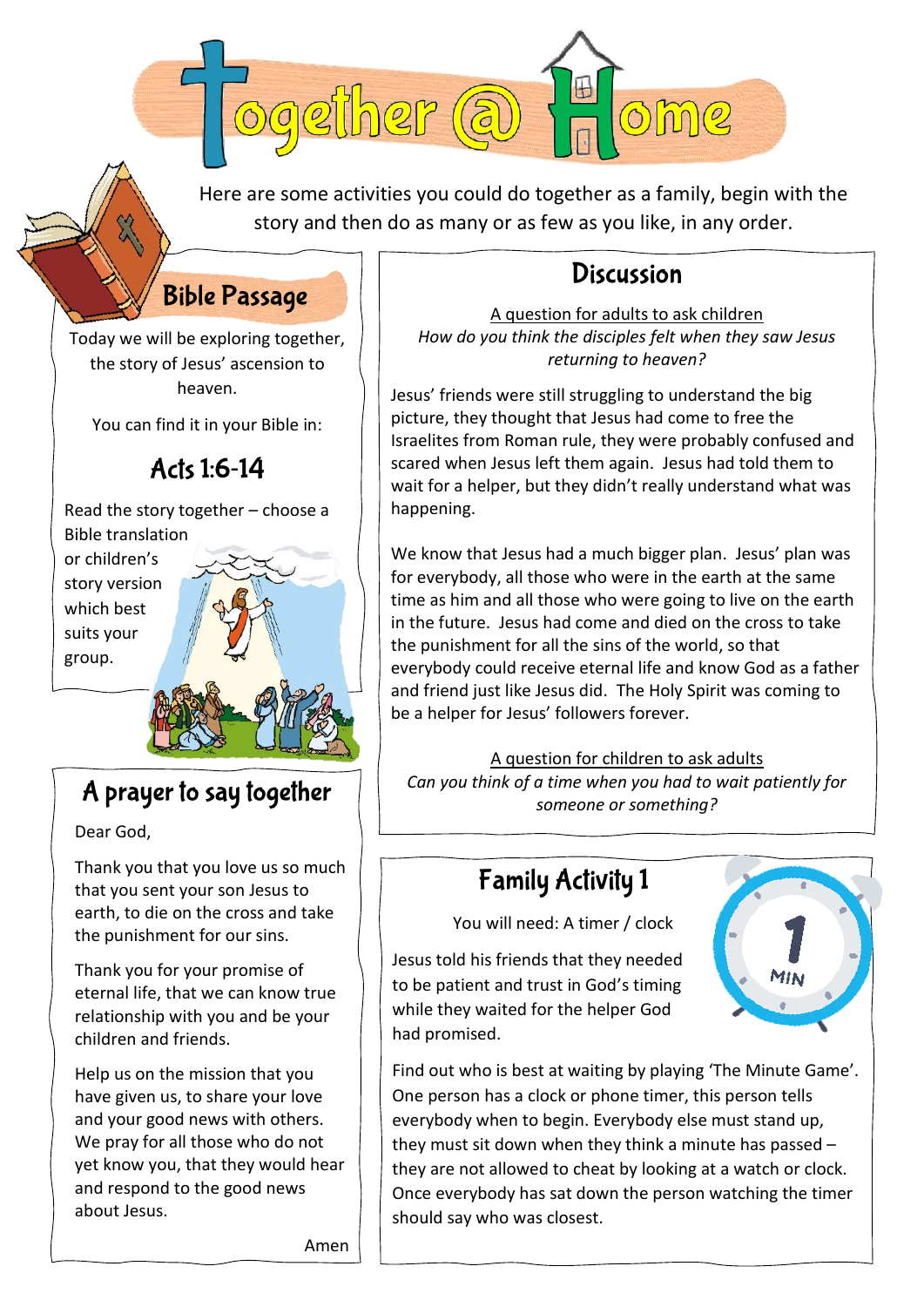### A verse to remember



#### **John 17 v 3 "And this is eternal life: that people know you, the only true God, and that they know Jesus Christ, the One you sent."**

These words were spoken by Jesus – because of his sacrifice on the cross everybody who accepted him as their Saviour would be able to know God the father as he did – as a close friend and as a loving father.

Try to learn this verse together, you could come up with some actions to help you remember it . Why not decorate the verse on a piece of paper or card together and put it up somewhere to remind you of it through the week?

**Active Prayer** You will need: Paper, pens, a timer

Jesus promised a helper who would help his followers carry the gospel message to all the countries of the world.

Take some time to pray for as many countries of the world as you can. Set the timer for a few minutes, everybody should write down as many countries as they can think of.

Then set the timer again, this time, your challenge is to pray for all of the countries you have written down. Put a tick by them as you pray…don't miss any country out!



*If you would have a printer you might like to print a copy of the Together at Home 'Colour and Pray world map' sheet which is available at www.TatH.co.uk/ other-resources*

## **Family Activity 2**

As his disciples watched, Jesus was lifted up into the sky and hidden behind a cloud. Why not spend some time cloudgazing as a family. Find a safe place to lie down either in your home or socially distanced in a local green space.

Watch the clouds as they pass by, can you see any shapes or pictures in the clouds?



## Helping Older Children

Just like the disciples, our children may be struggling to be patient and wait for lock-down to be over, particularly in these times where restrictions are changing and there is uncertainty.

Jesus' words to his own disciples might apply here: ""The Father is the only One who has the authority to decide dates and times. These things are not for you to know." (Acts 1:7)

But just like the disciples, Jesus has sent a helper for us, we are not in this situation alone, we too can call on the Holy Spirit as our helper to help us as we continue to trust in God and his timing.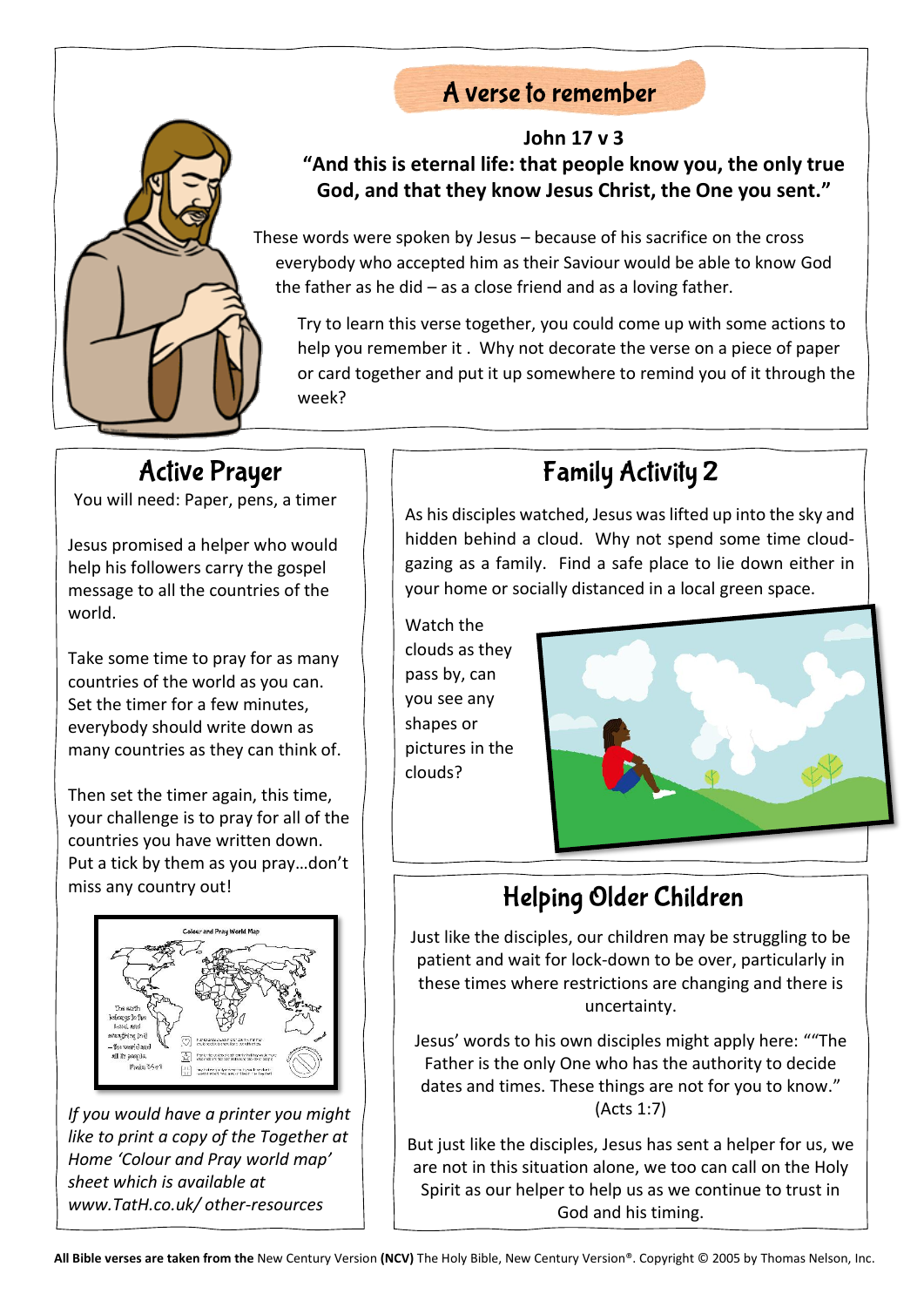# A colouring page you could print and colour together